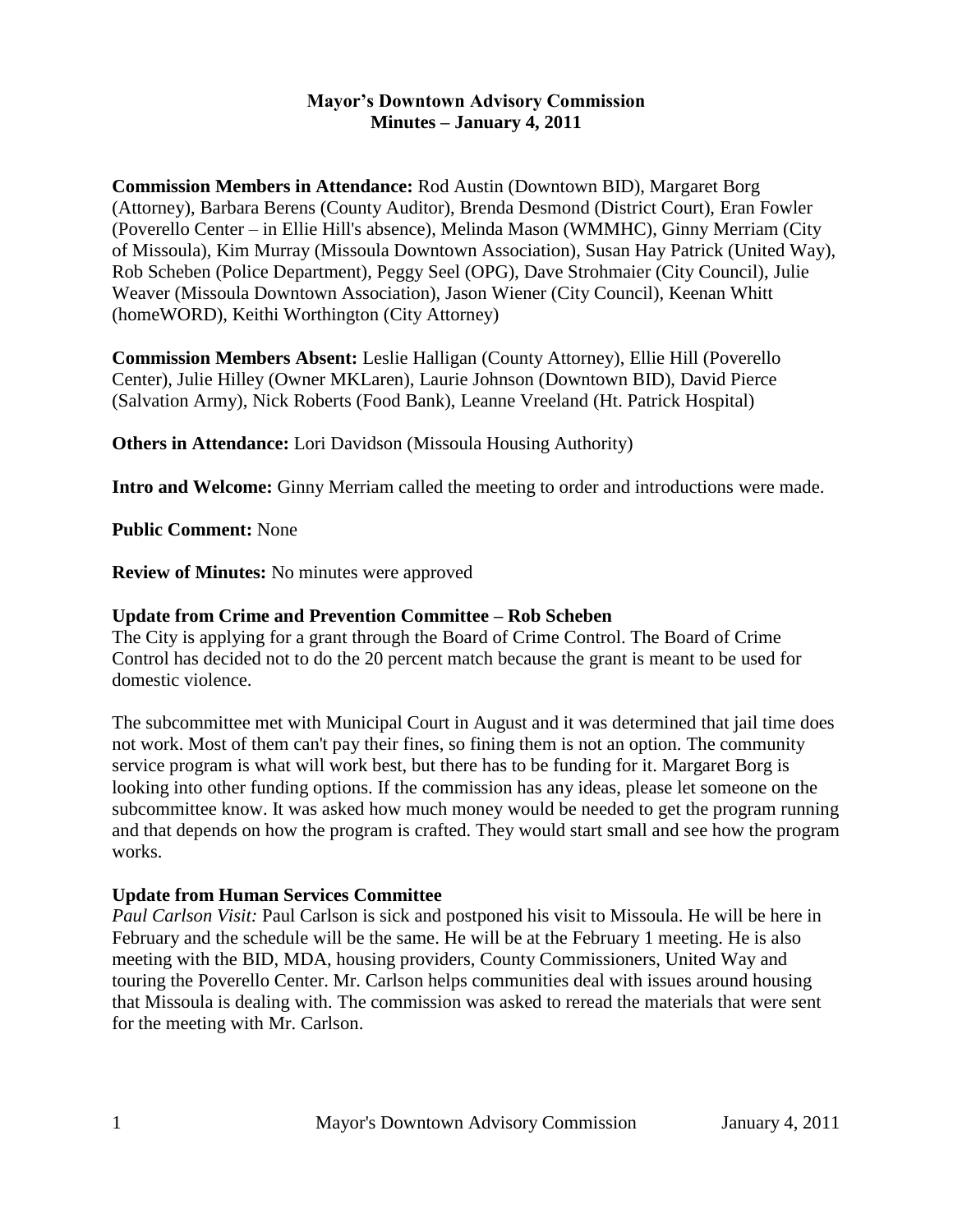# *Homeless Needs Assessment*

The preliminary assessment has been prepared. Of 240 people, ages  $17 - 86$ , the median income is \$450.48 per month. Housing assistance and permanent housing is needed as 205 people are living outside or in temporary housing. The assessment shows 89 percent of those surveyed are interested in permanent housing. The three top needs are housing affordability, bus passes and employment. More emergency shelters for families with children are needed. The challenges and assumptions are that most homeless people are transients, but there are a lot of families. More than half the homeless people in Missoula are from the Missoula area.

Maxine Jacobson will be presenting her report to the County Commissioners on February 1 and to the City Council on February 2. There needs to be a public meeting held in mid-February. This meeting will include human service organizations, business owners and citizens.

A small committee will discuss the public process and coordinate the efforts with Maxine Jacobson. The commission was asked for ideas for this meeting. The following was discussed.

- There has to be public. Send out invitations as well as open it to the public. Public buy-in will be necessary.
- Original presentation should be a working group.
- Meeting needs to be facilitated. The Mayor was highly suggested to be the facilitator.
- Needs to be enlightening, not controversial.
- More than one meeting may be necessary. Possibly one day and one night meeting with the same information.
- This could be too much information for one meeting. Presenting the data is an important start. Present what has worked in other places and then a second meeting to discuss the information. People will not be ready to discuss the information that is just presented to them. Give framework for what will happen at a second meeting.
- Relate myths and facts. Have a fact sheet to hand out. Misinformation spreads fast. Finding out what is misinformation and addressing those issues is important.
- Have stations around the room where people can find out more information and then make comments. Specialists need to be picked so they can answer questions.
- Have an overview and then break into smaller discussion groups.
- Discuss what has been done in other places, but be sure to have comparable cities such as Billings and Portland, Maine. Billings has a shelter designed to sleep up to 200 homeless individuals.
- There needs to be clear indications of what the problems are. Make it educational. Provide resources and the homework could be to look at what other cities have done. Give them information on what has been successful in other areas.
- Have former homeless folks share their experience. It adds real faces to the stories.
- The information should not be unveiled at the public meeting. People should have it ahead of time so they come prepared and have an understanding.
	- o It should be posted on the City's web site; a press release should be done that provides the 'leak'.
	- o Don't give all the data, just a 'teaser' so it builds excitement and people come to find out more information.
	- o Maybe just the executive summary should be given out.